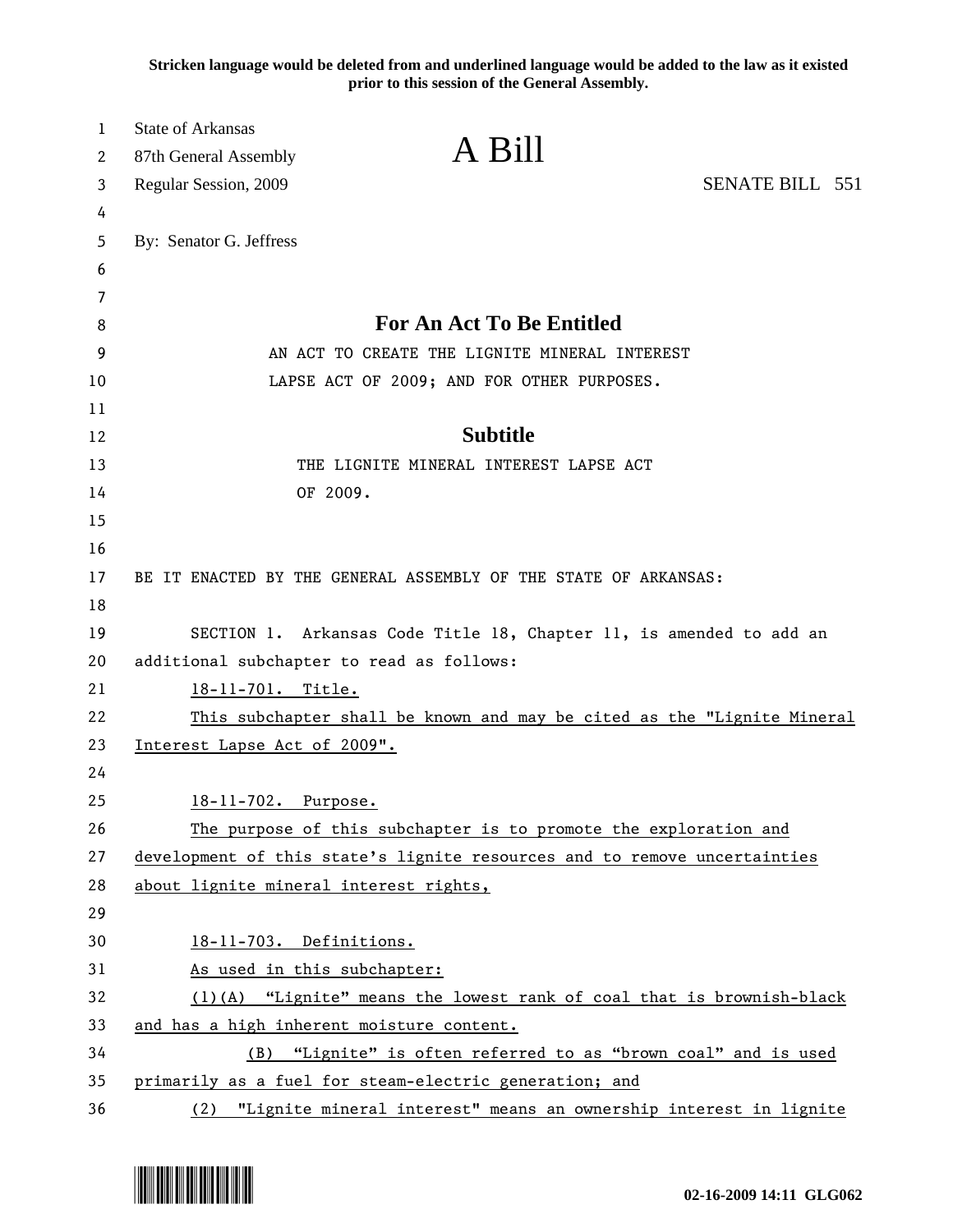| 1  | below the surface of real property that is created by an instrument that      |  |
|----|-------------------------------------------------------------------------------|--|
| 2  | transferred the lignite mineral interest by grant, assignment, reservation,   |  |
| 3  | or otherwise.                                                                 |  |
| 4  |                                                                               |  |
| 5  | 18-11-704. Reversion of lignite mineral interest.                             |  |
| 6  | $(a)(1)$ Unless otherwise provided in subsection (b) of this section or       |  |
| 7  | a statement of claim is filed as required by § 18-11-706, a lignite mineral   |  |
| 8  | interest that is unused for twenty (20) years extinguishes and reverts to the |  |
| 9  | owner of the interest out of which the lignite mineral interest was severed.  |  |
| 10 | The extinguishment of a lignite mineral interest under this<br>(2)            |  |
| 11 | subsection (a) does not affect any other mineral interest that may have been  |  |
| 12 | severed from the interest out of which the lignite mineral interest was       |  |
| 13 | severed.                                                                      |  |
| 14 | A failure to file a statement of claim as required by § 18-11-706<br>(b)      |  |
| 15 | does not extinguish a lignite mineral interest if the owner of the lignite    |  |
| 16 | mineral interest:                                                             |  |
| 17 | $(1)$ Has:                                                                    |  |
| 18 | Made a diligent effort to preserve his or her lignite<br>(A)                  |  |
| 19 | mineral interest that was not being used; and                                 |  |
| 20 | Within the ten-year period before the lignite mineral<br>(B)                  |  |
| 21 | interest extinguishes under subsection (a) of this section, preserved another |  |
| 22 | lignite mineral interest in the county by filing a statement of claim as      |  |
| 23 | required by $$18-11-706$ ; or                                                 |  |
| 24 | Filed the statement of claim under § 18-11-706:<br>(2)                        |  |
| 25 | (A) Within sixty (60) days after the publication of notice                    |  |
| 26 | required by $$18-11-707; or$                                                  |  |
| 27 | (B) If a notice was not published as required by $\S$ 18-11-                  |  |
| 28 | 707, within sixty (60) days after obtaining actual knowledge that the lignite |  |
| 29 | mineral interest had lapsed.                                                  |  |
| 30 |                                                                               |  |
| 31 | 18-11-705. Presumption of use.                                                |  |
| 32 | A lignite mineral interest is presumed to be in use when:                     |  |
| 33 | Lignite is produced from the lignite mineral interest by the owner<br>(1)     |  |
| 34 | of the lignite mineral interest;                                              |  |
| 35 | The owner of the lignite mineral interest conducts an operation on<br>(2)     |  |
| 36 | the lignite mineral interest for the injection, withdrawal, storage, or       |  |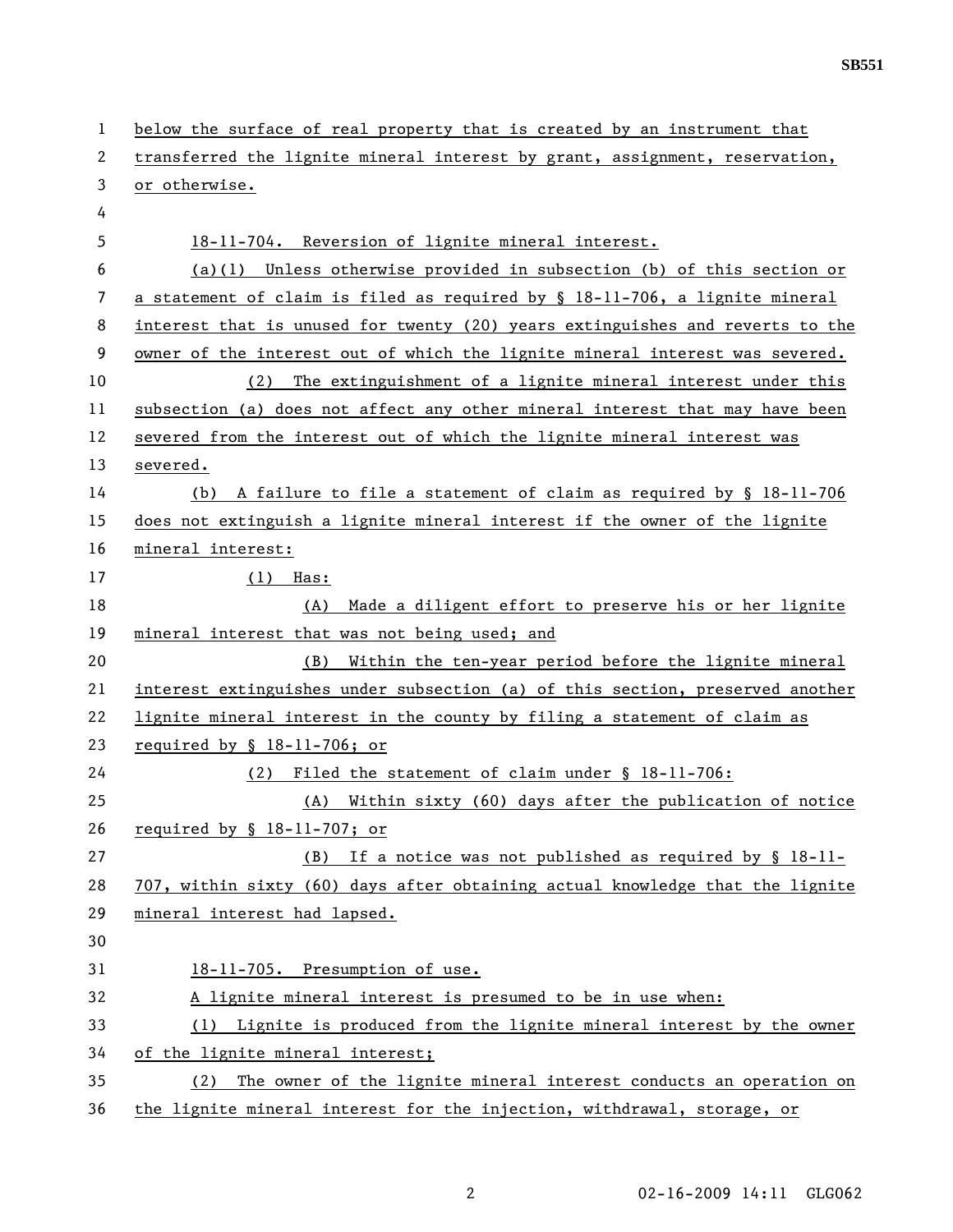| $\mathbf{1}$ | disposal of water, gas, or other fluid substance;                            |  |  |
|--------------|------------------------------------------------------------------------------|--|--|
| 2            | There is production from a common vein or seam by the owner of the<br>(3)    |  |  |
| 3            | lignite mineral interest;                                                    |  |  |
| 4            | The owner of the lignite mineral interest pays taxes on the<br>(4)           |  |  |
| 5            | lignite mineral interest; or                                                 |  |  |
| 6            | (5) A statement of claim is filed within the time required by $$18-11-$      |  |  |
| 7            | 706.                                                                         |  |  |
| 8            |                                                                              |  |  |
| 9            | 18-11-706. Statement of claim.                                               |  |  |
| 10           | The statement of claim shall:                                                |  |  |
| 11           | Be filed with the county clerk where the lignite mineral interest<br>(1)     |  |  |
| 12           | is located before the end of the twenty-year period when the lignite mineral |  |  |
| 13           | interest lapses under § 18-11-704; and                                       |  |  |
| 14           | Contain:<br>(2)                                                              |  |  |
| 15           | The name and address of the owner of the lignite mineral<br>(A)              |  |  |
| 16           | interest; and                                                                |  |  |
| 17           | A description of the real property on or under which the<br>(B)              |  |  |
| 18           | lignite mineral interest is located.                                         |  |  |
| 19           |                                                                              |  |  |
| 20           | 18-11-707. Notice of lapse of interest.                                      |  |  |
| 21           | After the lignite mineral interest lapses under § 18-11-704, the<br>(a)      |  |  |
| 22           | person who succeeds to the ownership of the lignite mineral interest shall   |  |  |
| 23           | give notice of the lapse of the lignite mineral interest by:                 |  |  |
| 24           | Publishing a notice in a newspaper of general circulation in<br>(1)          |  |  |
| 25           | the county in which the lignite mineral interest is located; and             |  |  |
| 26           | Either:<br>(2)                                                               |  |  |
| 27           | Mailing within ten (10) days after the publication<br>(A)                    |  |  |
| 28           | under subdivision (a)(1) of this section a copy of the notice to the last    |  |  |
| 29           | known address of the owner of the lapsed lignite mineral interest; or        |  |  |
| 30           | Obtaining an acknowledgement of receipt of notice<br>(B)                     |  |  |
| 31           | signed by the owner of the lapsed lignite mineral interest.                  |  |  |
| 32           | The notice required under subsection (a) of this section shall<br>(b)        |  |  |
| 33           | state:                                                                       |  |  |
| 34           | The name of the owner of the lapsed lignite mineral<br>(1)                   |  |  |
| 35           | interest;                                                                    |  |  |
| 36           | A description of the real property on or under which the<br>(2)              |  |  |